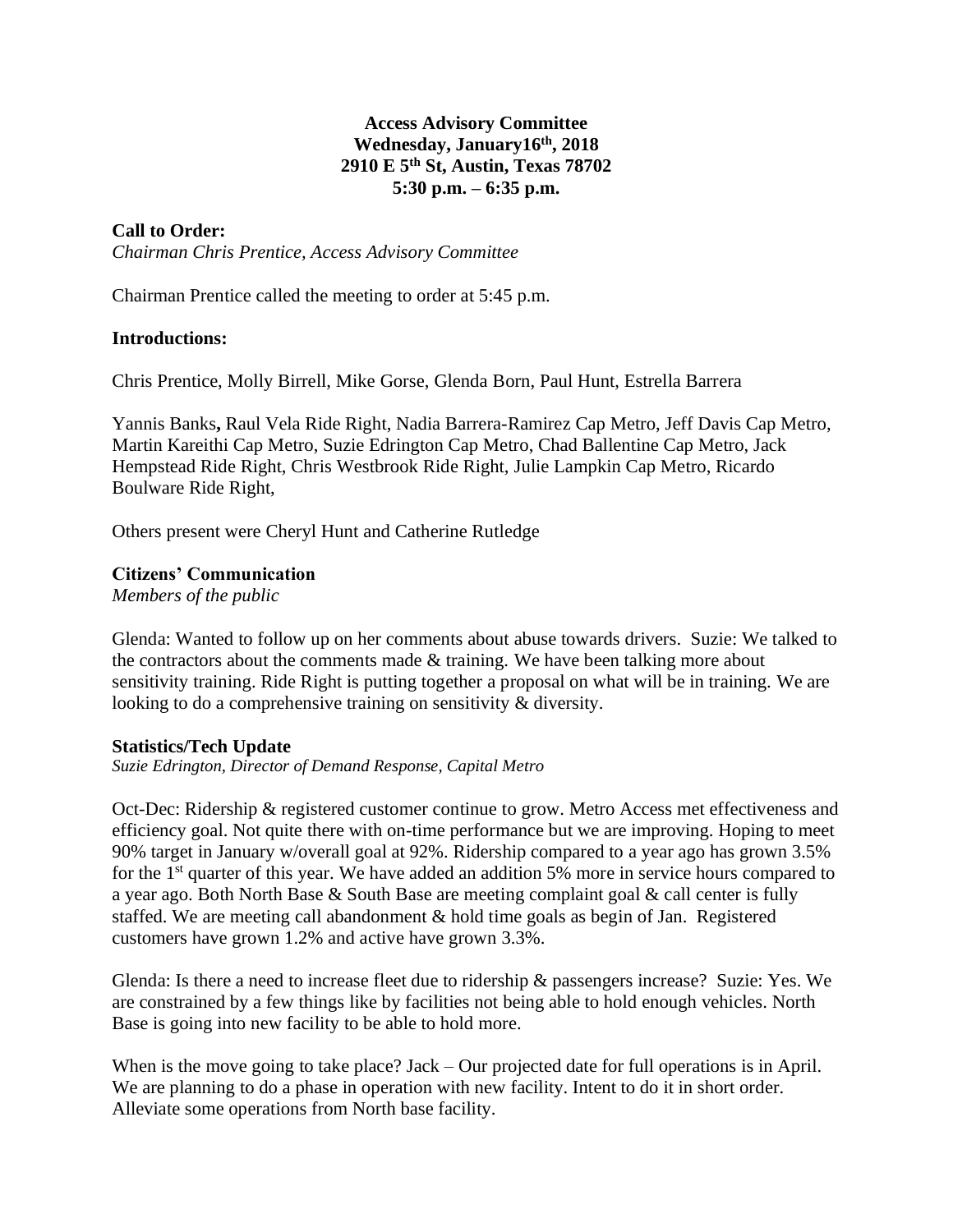What is turnaround time for new applications? Suzie – Average is 4 or 5 days. Chad – We always tell customers 21 days due to legal rights but try 4 or 5 days

Glenda – With the government shutdown, how has that impacted ridership? Suzie – we had identified 25 potential people going to and from Federal buildings. Julie called all 25 & 21/25 were Federal employees. Some are going in & working but most are not. 1 person in particular was a contract worker for a cafeteria who had to be there but was not getting paid. We made her trips free.

Chad – We are doing it for fixed routes as well.

Julie – The people we reached out to were grateful  $\&$  surprised.

# **Pilot Projects Update**

*Suzie Edrington, Director of Demand Response, Capital Metro*

Metrolink: 231 total trips across 3 areas. Largest is Springdale/Rogge – 154 trips Springdale/Johnston – 46 trips, St David's 62 trips 35 total individuals use it across all 3 areas.

Looking to talk to community members about a new pilot  $\&$  seeing what we can do to tailor it to make it better.

Randy popped in to greet Access Committee & thanked them for their service.

Community Engagement will be doing several public meetings in the 3 zones plus Tarrytown & will have a more in-depth conversation about what the community wants/need. You want first/last mile service? What will that look like? We will start that in a few months & see what the new pilot will look like.

Autonomous Vehicles are still on the agenda. Meeting with the city to work with city infrastructure so vehicles can talk at stoplights, etc. We really want to get something autonomous moving. We are looking at a Pickup 2.0. We are going to do an RFP for software to get it going again.

Trapeze has been giving us problems lately. Had our 3rd crash today in recent days. We are getting it resolved as we speak. We are five versions behind on our updates. It is mostly the same across the board with most transit agencies. Most agencies aren't on the current version. Asked if that is because of cost? Chad – No it's free but it takes a lot of time  $\&$  staff to do the trials.

Paul – Tried an Autonomous vehicle in Vegas. Used Lyft. May want to reach out to them about how it is working. Chad – we are on committee with them and have been in contact with them. Federal regulations are also a problem.

### **Transit Speed & Reliability**

*Nadia Barrera-Ramirez*, *Project Manager, Transit Speed & Reliability*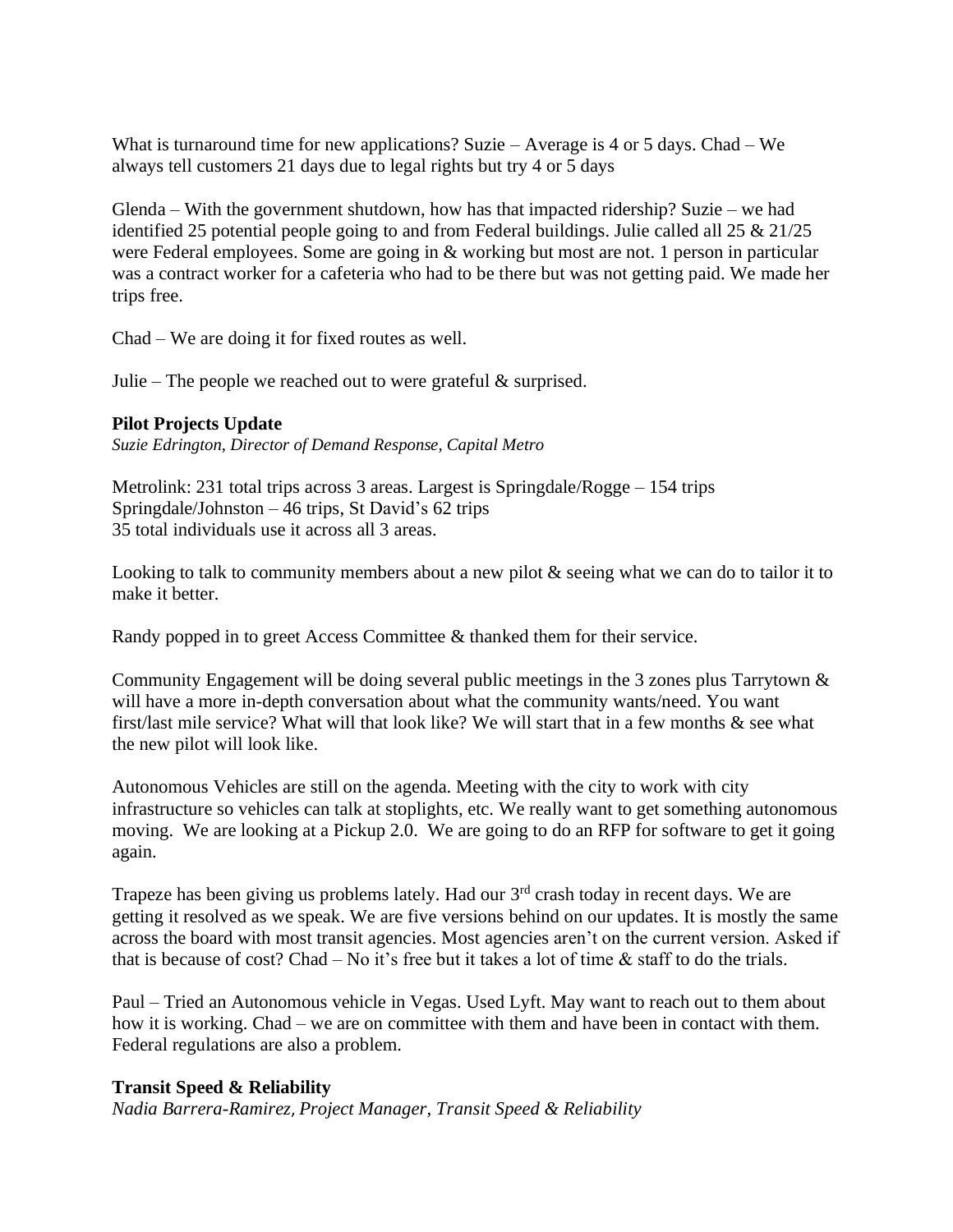### 1. West  $5<sup>th</sup>$  St

- a. Chris Is shared bus lanes done in other cities? Nadia designing came from NACTO. They recommend using this facility on roads with low bus & bike volumes. At peak, we have almost 20 buses and hour (a bus every 3 or so mins). The same for bikes. Should be low interaction for buses & bikes. Low speeds also. In the long turn, we'd love to have our own lane & bikes have their own. That will take coordination with the city. There are examples in Chicago, Washington D.C., and New York.
- b. Second phase should be implemented in Spring. There will be digital messaging signs to help. Martin – Are those signs permanent? Nadia - Yes
- 2. Guadalupe Contra Flow lane Chris asked for clarity on what is happening with the street design. Paul – How does that help with wrong way traffic? Nadia – there will be enough of a design element to help keep people from going the wrong way. Follow up question - Is this being done in other places? Nadia – It is being done in other cities.

Her power point presentation is attached to the notes.

# **January Service Change**

# *Caitlin D'Alton, Senior Planner, Planning Department*

Adjustments to Express Routes & adjustments to almost half routes on system to improve OTP. Needed to realign where they layover for their stops. 2,5,6,982 layover downtown. Until Jan did it just south of republic Square. That property is going under development, so we now stop them on north side of Rep Square. The new development construction hasn't happened yet so we haven't made the adjustments just yet but will happen.

Made adjustments to 315 & 333 (ACC Pinnacle Closure)

Westgate Transit Center (Approved but not implemented). 803, 318, 311, 315, 30, etc.

Varying demand since using MOPAC express routes. Ridership on route 985 has skyrocketed but 935 has decreased. Eliminated trips from some routes to cover the growing demand on others.

Mike asked about time stop on route 271 at the Jail. Can timepoint be at the spot on 71 at Sheboygan. Caitlyn – Martin had forwarded that suggestion to her. It didn't make it for the January service change, but it can be looked at for June.

### **Transit Empowerment Fund**

*Eric Bustros, Government Relations Manager*

Pass distribution is done once a year. Application is open. Deadline to apply is Feb 5<sup>th</sup>, 2019. Send people to the website. [www.transitempowermentfund.org.](http://www.transitempowermentfund.org/) Any orgs that think should apply help spread the word. He will come back after distribution & show how it went.